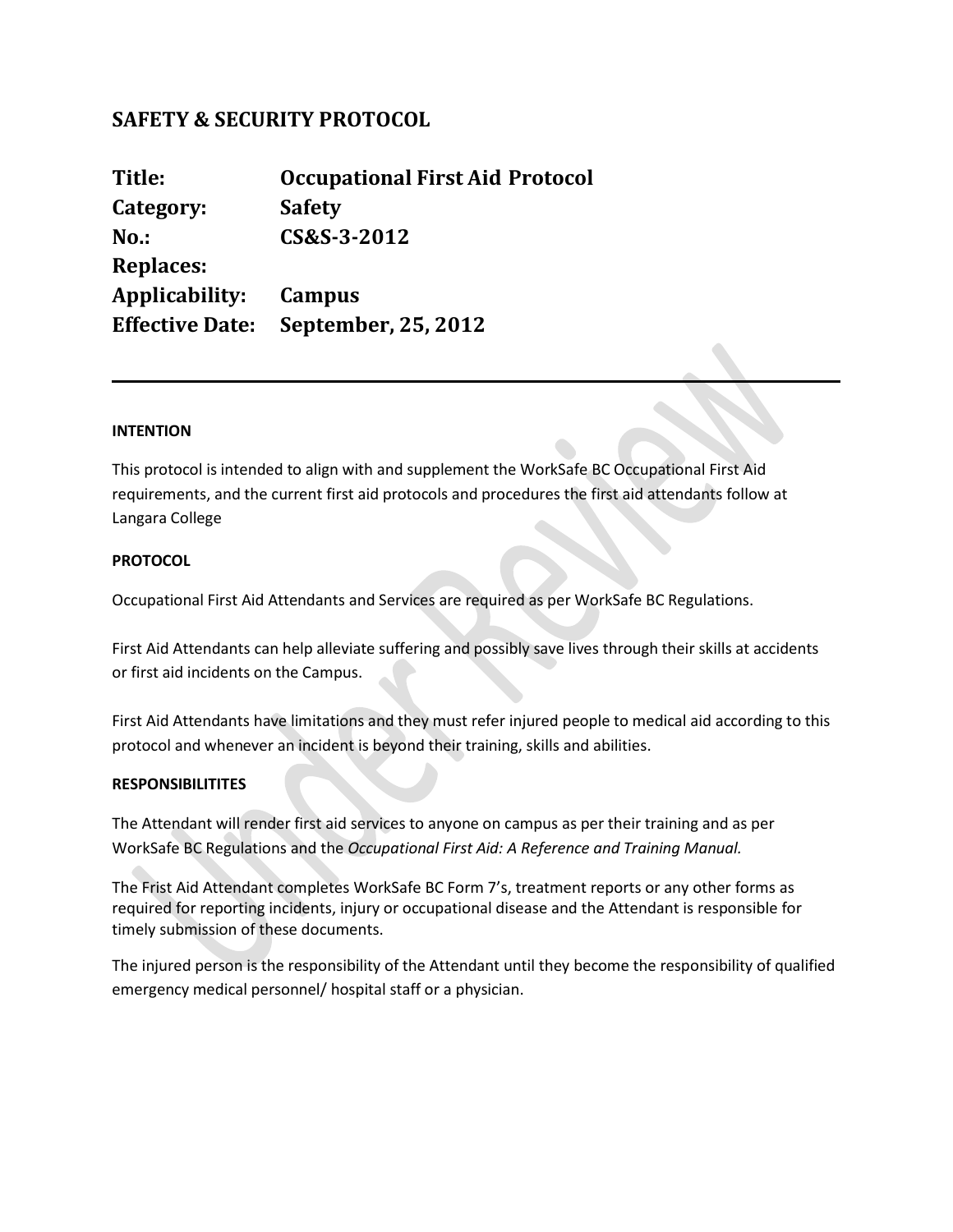Guideline No.: CS&S-3-2012

Title: Occupational First Aid Protocol

911 will be called by the Attendant for anyone that is suspected of meeting the Criteria for Rapid Transport to Emergency Health Services. If 911 do not send an ambulance or an ambulance is delayed or the ambulance does not respond Stat, the Attendant will note this and notify the Manager of Safety and security immediately.

When an Attendant believes that a person should be transported to a hospital, unless the person objects, that person must be transported to the nearest hospital or a physician.

If someone under the care of the Attendant objects to being transported to a hospital or a physician, the Attendant must document the incident in their treatment record, and report, and notify the manager of Safety and Security immediately.

The Manager of Safety & Security will review first aid reports and records and follow-up with the First Aid Attendants as well as managers/directors and the Ambulance Service as applicable for first aid incidents

# **RAPID TRANSPORT CRITERIA**

First Aid Attendants must memorize and carry with them a copy of the following Rapid Transport Criteria. First Aid Attendants responding to an incident on campus will contact 911 and the patient must be transported to the hospital if any Rapid Transport Criteria occur (Refer to Appendix A).

## **PATIENT TRANSFER PROCEDURES**

First Aid Attendants responding to an incident on campus when contacting 911 will specify the address which entrance the BC ambulance Service must enter the campus by and they will be met by a security guard who will direct them to the patient location (Eg. "Come onto the North West Entrance #1 off of 49<sup>th Avenue</sup>, the specific building, and floor and nearest room number of the incident").

# **NOTIFICATION & REPORTING**

If an employee or their immediate supervisor/manager or the manager of Safety & Security believes a worker under the care of the Attendant needs to be transported to a hospital or a physician, the Attendant will comply with this request, document the incident in their treatment record and notify the manager of Safety and Security immediately if they have not already been notified.

If someone under the care of the Attendant objects to being transported to a hospital or a physician, the Attendant must document the incident in their treatment record, and report, and notify the manager of Safety and Security as soon as possible.

If an injured worker, their immediate supervisor/manager, or the manager of Safety & Security believes a worker under the care of the Attendant needs to be transported to a hospital or a physician, the Attendant will comply with this request, document the incident in their treatment record, and report, and notify the manager of Safety and Security immediately if they are not already notified.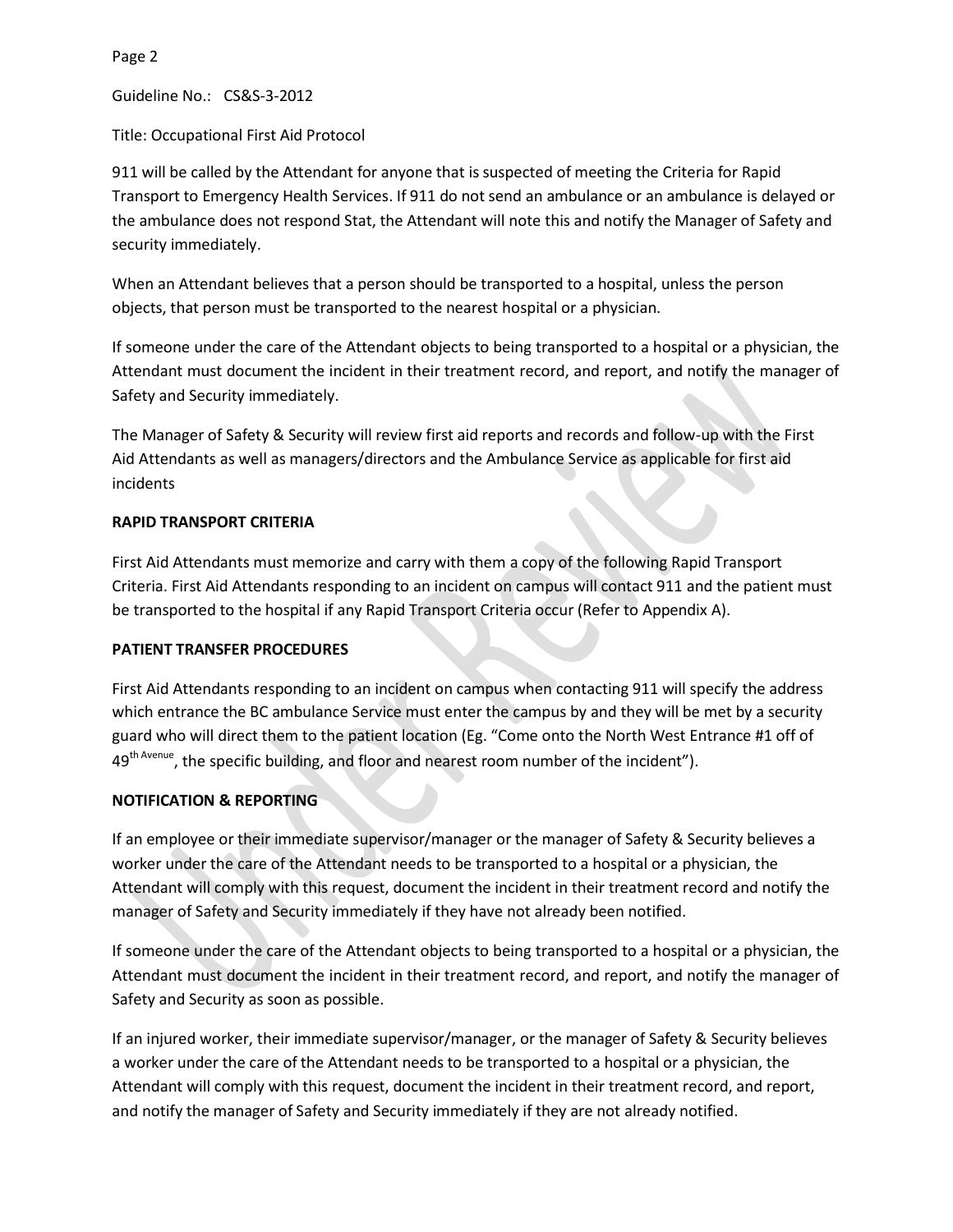Guideline No.: CS&S-3-2012

# Title: Occupational First Aid Protocol

The manager of Safety and Security will be notified immediately whenever an incident occurs with rapid transport criteria, or an injured person is being transported to a hospital or a physician. A debriefing will occur afterward between the manager of Safety and Security and the attendant whenever an incident occurs with rapid transport criteria, or an injured person is being transported to a hospital or a physician.

# **TRAINING & EQUIPMENT**

The First Aid Attendant must have training that meets current regulations and requirements set by legislation and hold a current an appropriate level of WorkSafe BC Certificate.

First Aid Attendants must notify the manager of Safety & Security immediately if their first aid certificate has expired, or they believe they cannot render first aid safely and according to the procedures in the *Occupational First Aid: A Reference and Training Manual.*

First Aid Equipment and supplies will meet and exceed the WorkSafe BC Regulations, and every First Aid Attendant will review their equipment and supplies prior to working and they must report any serious equipment concerns or issues to their immediate supervisor or the manager of safety and security.

# **INCIDENT FOLLOW-UP & REVIEWS**

The Campus First Aid team will hold regular meetings to follow-up on treatments rendered, as well as to improve communications and procedures and conduct periodic reviews when needed.

The manager of Safety and Security will review first aid incidents as needed, when requested by the safety committee and managers/directors to ensure they comply with related regulations, policies, protocols and procedures.

Campus security and the first aid attendants will complete and document rapid transport criteria, or an injured person is being transported to a hospital mock exercise together at least 4 times a year.

| PROTOCOL REVIEW                                                              |
|------------------------------------------------------------------------------|
| <b>Facilities</b>                                                            |
| <b>First Aid Attendants</b>                                                  |
| <b>Human Resources</b>                                                       |
| Safety Committee - Pending                                                   |
| <b>DEFINITION</b>                                                            |
| Refer to Glossary of Occupational First Aid: A Reference and Training Manual |
| <b>SOURCES</b>                                                               |
| Langara Emergency response manual                                            |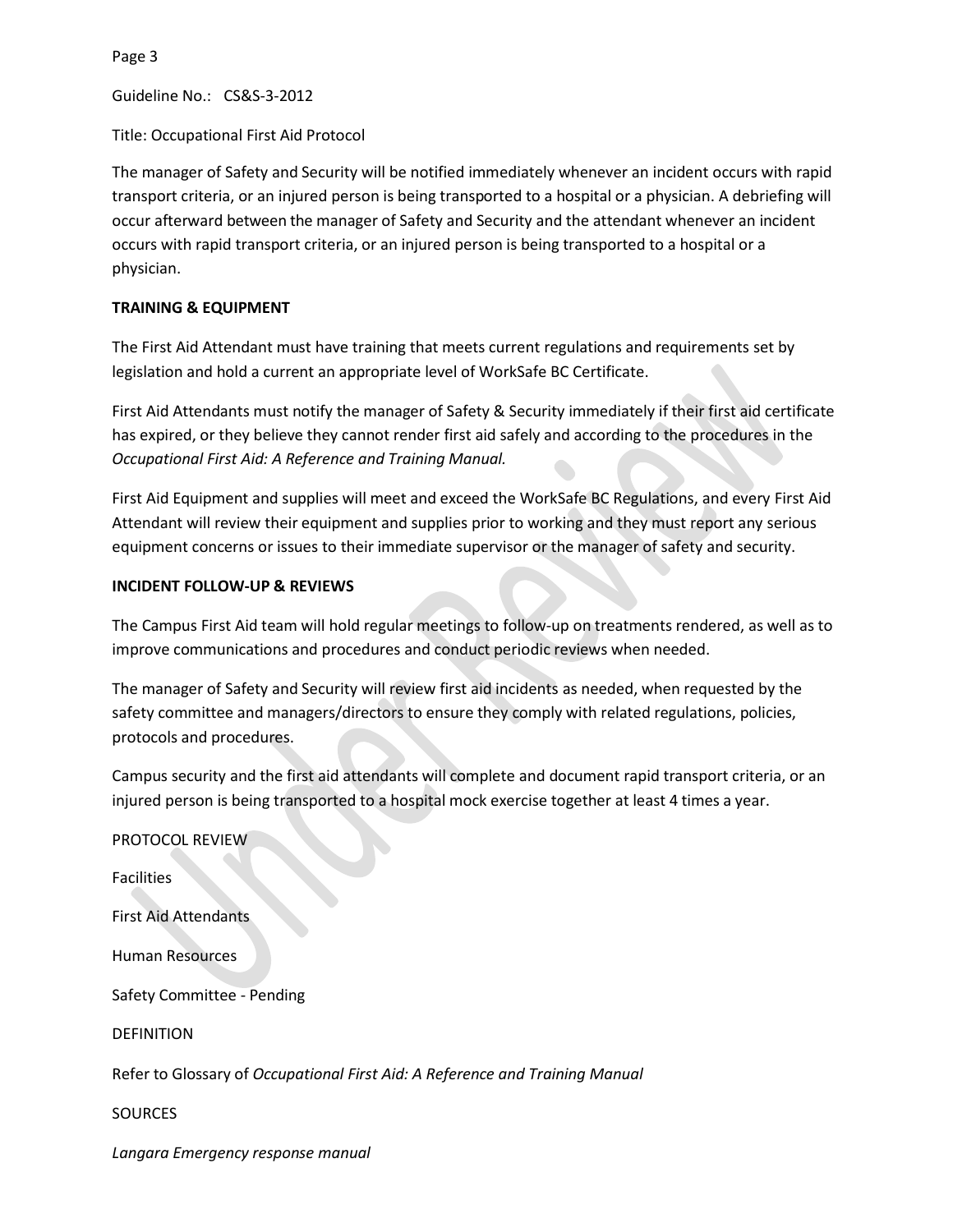Guideline No.: CS&S-3-2012

Title: Occupational First Aid Protocol

*Langara College emergency Procedures Quick guide* 

*Occupational First Aid: A Reference and Training Manual*